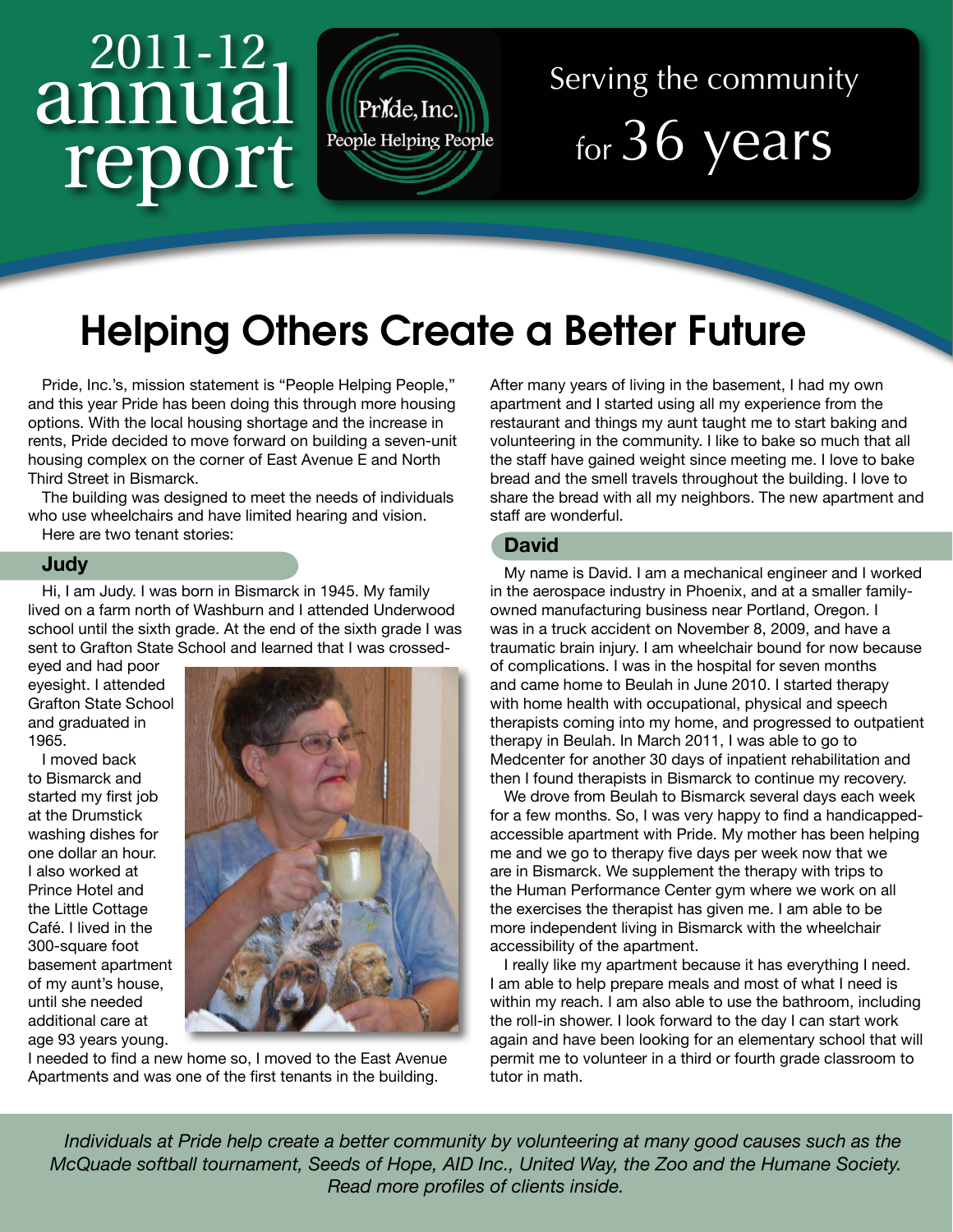## Pride's client and staff stories

#### *Nala*

Nala was born in a war-torn country in Eastern Europe. Her family lived in the forest to provide them a measure of safety. After her father went missing, the family crossed into a neighboring country where they lived in a refugee camp. When she was three years old, Lutheran Social Services sponsored her family to come to United States and they were placed in North Dakota. Due to post traumatic stress disorder, the mother was unable to care for the children, and they were placed in foster care. Nala's behavior was so out of control and dangerous she was placed at Pride's Manchester House for treatment when she was seven years old.

One of staffs' earliest experiences with her was when she smashed the outdoor flower pots in a rage. Then she carried a large shard of pottery and soil dashing into the building, trailing dirt and debris all the way to her room. After this she was fondly nicknamed "Petunia."

When asked recently what her favorite memories of Manchester are, Nala was quick to answer. She talked about the 4th of July celebration, dancing ballet in the talent show, traveling in her mentor family's motor home, and making friends. She reported Manchester taught her how to socialize with others.

After many months of therapeutic support, she was ready to be discharged but had nowhere to go except an institution in Florida. Staff worked diligently to identify a family and miraculously a Manchester mentoring family agreed to be specially licensed to have her as a foster child. The family that took her in turned out to be her permanent family, and it is the family she is still with today.

Nala fondly remembers family vacations, having her own cat and dog, having her own room, and being able to attend full days of school. She formed many new friendships and couldn't go anywhere without knowing someone. She loves her time with Special Olympics, with swimming being her favorite activity. She is an avid league bowler, with her team finishing first and second. She attends Camp Grassick every summer. She was thrilled to attend prom as a junior and senior, and one of her greatest accomplishments was graduating from high school this past spring.

The road was not without bumps. During trying times Nala and her family used Pride's Safe Bed. This short period of time away from her family allowed her to regain control and be returned to her family. She states the two things she learned the most from the Safe Bed program is to think about how much she appreciated her family and that it was important to take time for herself to regroup.

Another major accomplishment occurred after a discussion with her family about homeless people. Nala persisted in

asking questions on the topic until the seed was planted with her parents, and the Carrie's Kids program was created.

Through Pride's therapeutic supports, and most importantly, a caring and dedicated family, Nala has changed from a starving, fearful child to an independent and outgoing young lady!

#### *Vikings and more Vikings*



Last year Pride staff started planning a trip to Minnesota to watch the Vikings. Matthew is a Vikings fan all the way with his Vikings jacket, blankets, shirts, and he never miss a game on TV. When Dvorak Motors had Vikings cheerleaders in to promote its business Matt was able to meet and get his picture taken with them. Toby is a fan of music, games, movies and the Minnesota Vikings and it has been a lifelong dream of his to go to a game. Matthew helped encourage Toby to go on the trip and they talked Billy into going. It was coincidence that Toby's 40th birthday happened to be the same weekend they were going.

Toby's mom sent the Vikings organization a letter telling them about Toby's dream, his birthday and how he was coming to a game. A few weeks later Toby received a care package from the Vikings with pictures and autographed memorabilia. He was so excited! Everyone he talked to knew he was going to the game and he had an amazing day! The whole group was brought into the game with a personal escort, then went downstairs onto the field, and passed the players' locker rooms on the way. Their seats were on the field right in front of the cheerleaders (as if he wasn't already having an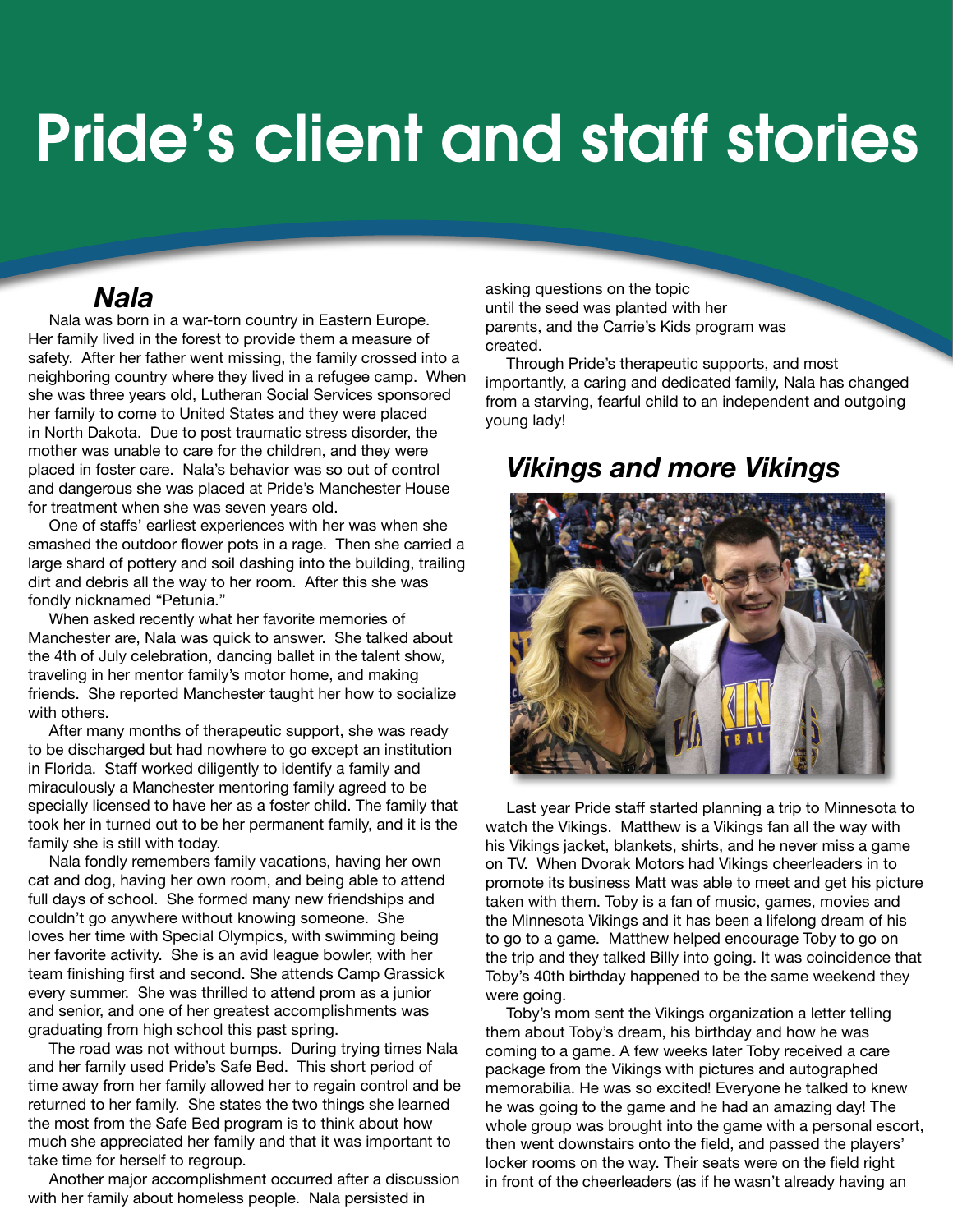amazing time!) Toby had so much fun, standing, clapping, yelling (and looking at the cheerleaders). He had a smile on his face the entire time!

Even though the Vikings lost, the group had a great time and made wonderful memories. The next day on the way back home, the group celebrated Toby's birthday at Chili's restaurant in Fargo. It's not certain who had more fun, the guys watching the game, or those with him watching them live their dream. The best things in life are free, like the joyful look on their faces when people are living their dreams.

#### *Saving a family cat*

Youth Mentor staff Lacey Wagner was recently working with



a young lady in her home when the family cat of 13 years began choking violently. Lacey performed the Heimlich maneuver on the cat, savings its life and preventing a traumatic experience for the family.

#### *A Home*

In July, Ashley and Lyla met their goal to move from a group home into a duplex in Mandan.

Lyla loved that she would have a yard to do things in and invite friends over for a barbeques. Lyla enjoys entertaining her friends and is planning a Super Bowl party. Ashley loved the idea of having a garden. She grew a garden this summer and shared the produce with all her friends and neighbors.

They often have their family over to visit and invite friends and staff over for dinner. They work together on a weekly menu and do the necessary shopping together. The home has enabled them to live more independently and enjoy the things they love doing.

#### *Margaret and Shawne*

Exciting news for Margaret and her roommate Shawne! A kitten joined their humble home last December. The ladies couldn't be happier.

They adopted this cat, named Princess, from a friend and they had her checked out by the "Cat Doctor." She was immunized, spayed, and declawed. She has adjusted to her new home very well, although she was a bit of an escape artist when she got out of the apartment and wasn't found until the next day. The ladies were pretty shaken up. Thanks to a nice person who posted a "cat found" notice, they had Princess back home to enjoy their first Christmas together!

#### *Sober and in contact with family*

I am a current resident at Heritage for 15 months, and I have been sober for one year! I currently work at a local thrift store and absolutely love my job. When I arrived at Heritage Recovery Center I had been homeless, living on the streets for several years and in an abusive relationship. I am very grateful to be living at Heritage, and I started my first-ever checking and savings account. Staff has been encouraging me to keep

up with my physical examinations to ensure my health is taken care of.

I have been in contact with my family, after losing contact with them for many years. Heritage Recovery Center has saved my life and given me a chance at a new start.

#### *Robert*

Robert has lived in a Pride group home for 25 years. He has always been considered a gentle giant, but had many bouts of aggression and anger. Although he loved where he lived, Robert always wanted a place to call his own. In January, that long-awaited dream became a reality. Robert moved into a one-bedroom apartment on Bozeman Drive and a few of his neighbors include his old housemates at the group home.

Rob is very independent and is learning independent living skills as well as social skills. This transition has been wonderful for him, which shows on his face when he asks people if they want to come see his new apartment or when he tells them about his new queen size bed! This move has done so much for him. Since moving, Robert has not had a single incident of aggression or anger, and he is happy and smiling all the time. The right kind of environment can truly affect someone and Rob has made a complete 180 degree difference.

#### *Mary*

Mary loves to volunteer and when given a chance to volunteer she will always go above and beyond. So when Pride, Inc., held a bake sale with proceeds going to Carrie's Kids, it was no different. Mary was very motivated and excited for the chance to bake items to sell and help out wherever she was needed. The bake sale raised \$642, and Mary was very proud of the outcome. Mary was so involved and supportive of the bake sale, she was asked to present the check to Carrie's Kids.

When the day finally came, Mary was ready and waiting when staff came to pick her up. Although she couldn't help but be bashful around all the new faces, everyone in the room could see her smile beaming as she handed the check over; she could hardly hold back the tears. There is nothing more gratifying than to see someone get such joy from helping others.

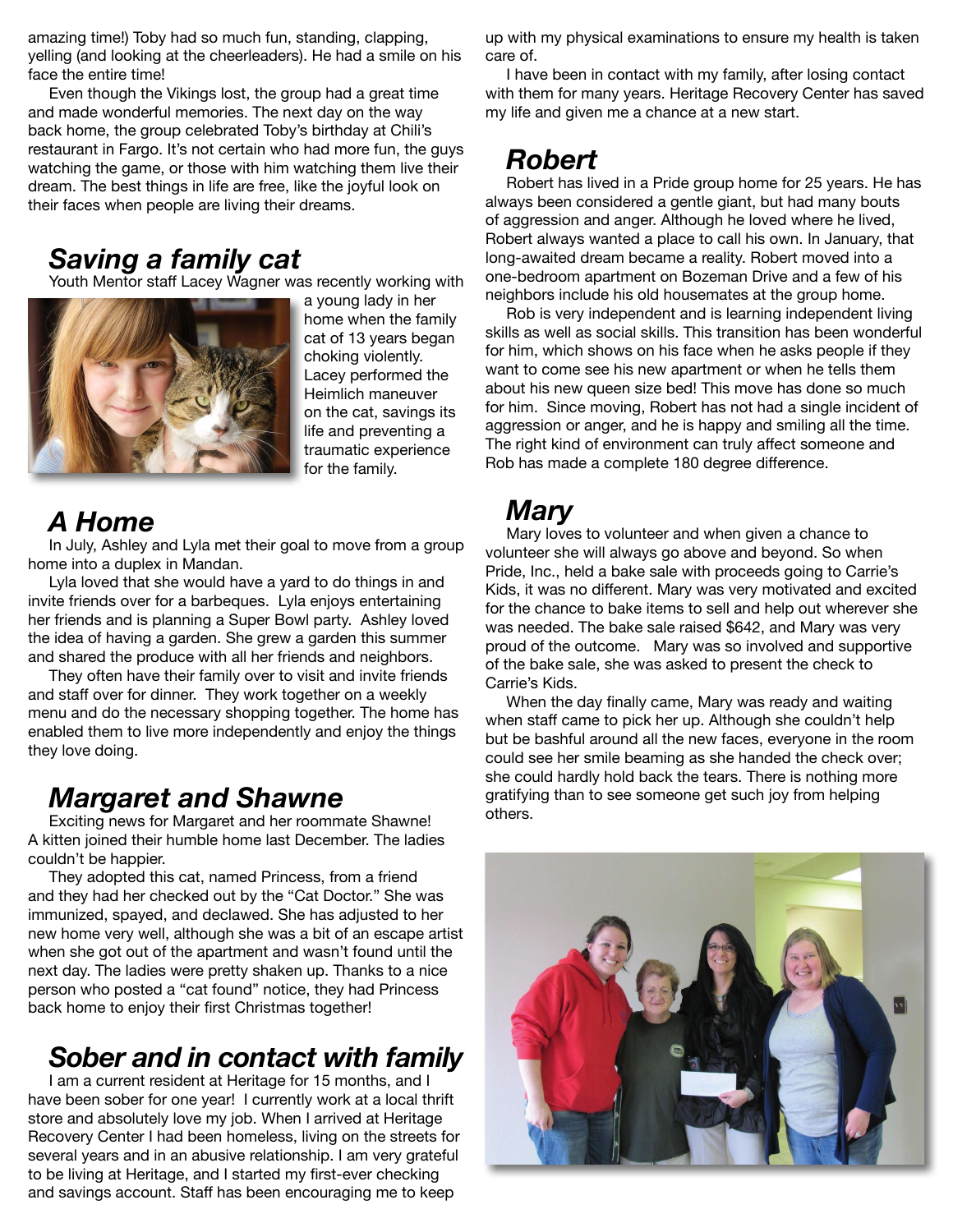#### Vision Statement

Pride will be a visionary leader in pioneering innovative strategies and approaches to maximize personal growth and potential of the people it serves.

#### **Staffing**

On June 30, 2012, 396 individuals worked at Pride, Inc. This year Brad Kautzman, a 26-year veteran at Pride, and Kristin Vetter, a 5-year employee, were named Direct Support Professionals of the Year at the annual NDACP conference. Congratulations Brad and Kristin!

#### Service Satisfaction 2011-2012





#### Services

The average number of individuals Pride served during fiscal year 2011:

| <b>Vocational Services</b>            | 189 |
|---------------------------------------|-----|
| <b>Behavior Analyst</b>               | 82  |
| <b>Program Coordination</b>           | 131 |
| <b>Pride Manchester House</b>         | 35  |
| <b>Children &amp; Family Services</b> | 125 |
| <b>Redwood Village</b>                | 16  |
| <b>Nursing</b>                        | 121 |
| <b>Case Aide Services</b>             | 13  |
| <b>Residential Average</b>            | 122 |
| <b>Heritage Recovery Center</b>       | 6   |
| <b>Representative Payee</b>           | 124 |
| <b>Gracefully Aging</b>               | З   |
|                                       |     |

#### **Finance**

#### **2011-12 Budgets**

| Pride, Inc.                      | \$12,386,107 |
|----------------------------------|--------------|
| <b>Pride Wilton Services</b>     | 803,833      |
| <b>Pride Manchester Services</b> | 1,899,933    |
| <b>Donations</b>                 | 10,300       |
| <b>TOTAL</b>                     | \$15,100,173 |



*Pride is planning another housing unit for individuals living with a disability.*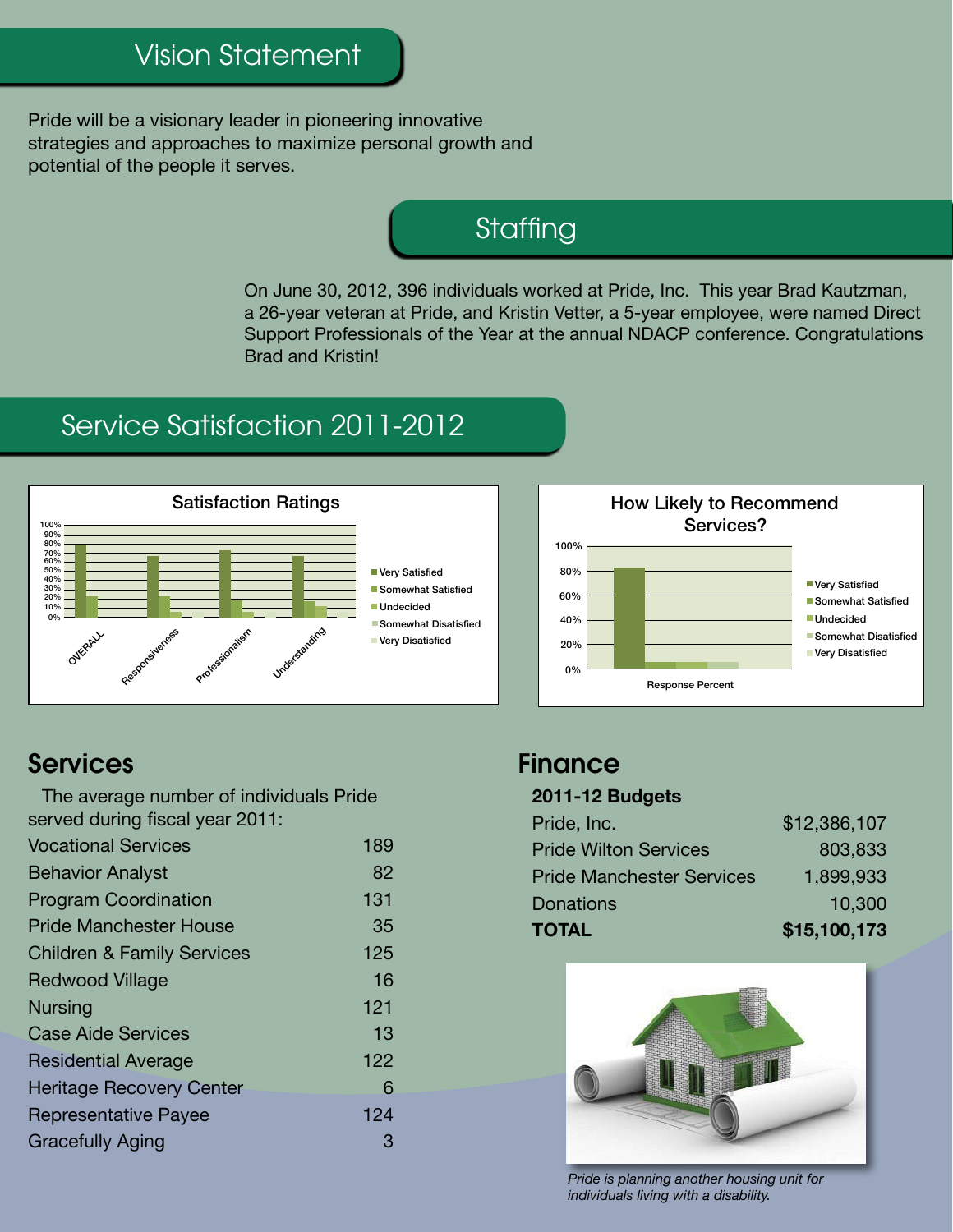## **Celebration of Trees 2011 Participants**



*The Celebration of Trees helped Pride support many individuals in the community. This year the Donation Account wrote 53 checks that totaled \$32,669. Funds were used for food, clothing, housing, transportation, medical needs, utility bills and other expenses.* 

#### *Thanks to the following sponsors:*

Advanced Business Methods American Bank Center American Family Insurance-Dee Heintz/Don Ressler's Auto **Glass** AmeriPride Linen & Apparel Anonymous Donor Awesome Signs Basin Electric Power Cooperative Bill Barth Ford/Mazda Bismarck Cancer Center Bismarck-Mandan Elks Lodge 1199 Bismarck-Mandan Mayor's Committe for People with **Disabilities** Bismarck Tribune BNC Bank Bobcat Company Brady Martz & Associates Brown & Saenger Capital City Lions Club Capital Electric Cooperative, Inc. Cedric Theel Toyota, Scion **CenturyLink** Chuppe Clinic ConerStone Bank Custom Endodontics Dr. Steffan J Scherer Dacotah Paper Dakota Eye Institute Dutch Mill Florist Edgewood Vista Senior Living Communities Elizabeth Kramer, Mary Kay Director Enable, Inc. Energy Tech Systems Family Vision Clinic Fireside Office Plus First Community Credit Union Flash Printing Hallmark Homes HIT, Inc. House of Color, Inc.

Ideal Image Dentistry - Dr. Landgrebe & Dr. Brady Just Jewelry - Karen Horan KFYR, Y-93, Rock 101, KQDY, ESPN 710, KBMR Kirkwood Mall Kramer Agency Kupper Chevrolet-Subaru & Bismarck Motor Company KXMB CBS12 Leach Foundation Mandan Kiwanis Merry-Go-Round Preschool Metro Area Ambulance Service **Midcontinent** Modern Eyes Newman Outdoor Advertising North Dakota Grain Growers Association North Wal-Mart Northern Coatings, Inc. Odin's Tire & Auto Repair OT Office & Technology Order of Eastern Star Padgett Business Services Pride, Inc. Ramkota Hotel Sam's Club Schlosser Excavating, Inc. Seifert Electric Sign-A-Rama South Wal-Mart St. Alexius Inpatient Pharmacy Starion Financial SUPERVALU, Inc. Thrivant Financial for Lutherans Total Wellness Chiropractic Twin City Roofing, Inc. U.S. Bank United Tribes Technical College University of Mary Alumni Association Wells Fargo Bank Zorell's Jewelry